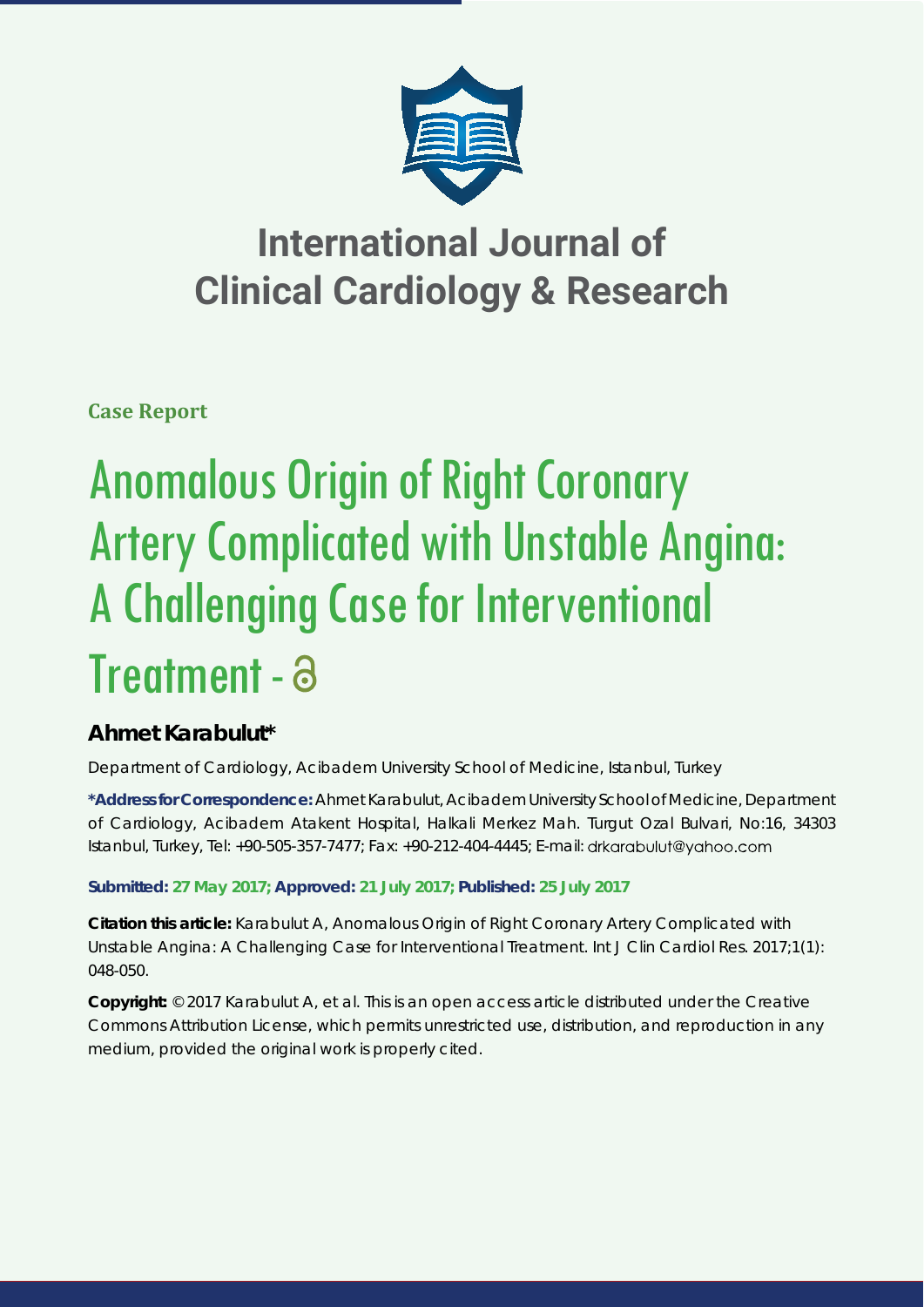#### **ABSTRACT**

Anomalous origin of coronary artery is a rare congenital malformation which possesses risk of various cardiac events including sudden cardiac death. Although surgery is a usual indication for anomalous origin of left coronary artery, there is not definitive management consensus for anomalous origin of right coronary artery due to relatively benign prognosis. Herein, we presented a case of anomalous high take-off origin of right coronary artery with inter arterial course and discussed the treatment strategies.

**Keywords:** Coronary anomaly; Coronary artery disease; Management; Coronary intervention

#### **INTRODUCTION**

Anomalous origin of coronary artery from the opposite sinus is a rare angiographic finding with  $0,3-1,3%$  incidence in different series [1,4]. Right Coronary Artery (RCA) originating from left sinus is more common and rather than have benign prognosis comparing to left coronary system anomalies [2]. Anomalous origin of RCA with high take-off from ascending aorta is more rare situation and it may associated with angina pectoris, acute coronary syndromes, arrhythmias, syncope and sudden death especially in the inter arterial course type [5]. Although surgery was proposed as frontier management, definitive treatment approach have not been concluded [5,6]. Here in, we presented a case report of anomalous high take-off origin of RCA with inter arterial course and discussed the treatment strategies.

#### **CASE**

A 65 year-old female patient presented with unstable angina pectoris. She had diabetes mellitus, hypertension, dyslipidemia and also she was underwent coronary bypass graft with two saphenous venous graft to RCA and circumflex artery (CX) and left internal mammary artery (LIMA) to left anterior descending artery (LAD) five years ago. Left bundle branch block and atrial fibrillation was obtained in the electro cardiography and echocardiography revealed moderate mitral insufficiency with 30% left ventricular ejection fraction. Then patient transferred to catheter laboratory. Coronary angiography was showed patent LAD-LIMA and CX- Saphenous graft. RCA was originating from left side of ascending aorta above the left sinus and 20 mm upper to sinotubular junction. RCA was encircling the border of aorta and coursing between aorta and pulmonary trunk. There was consecutive 80% stenosis in the proximal RCA and subtotal occlusion before posterior descending artery. There was also moderate intermittent stenosis appear as pinching in the proximal RCA with each systole due to compressing effect of aorta (Figure 1). Bypass graft of RCA was occluded totally from the ostium. Intubation of RCA ostium could be done with 6Fr Amplatz left 1 catheter and during procedure, it supported strong back-up. Angioplasty and stent procedure was performed to proximal and distal RCA atherosclerotic lesions successively with an implantation of 3.0\*30 and 2.5\*26 mm stents (Figure 2). Medical follow up was preferred for proximal inter arterial segment of RCA after intracoronary pressure measurements and Fractional Flow Reserve (FFR) determination. Patient was discharged next-day without complication and she was following up three months without symptoms.

#### **DISCUSSION**

Anomalous origin of coronary arteries from opposite sinus is rare congenital malformations. Most of them are insignificant and diagnosed incidentally during angiography or autopsy [2,7]. The four recognised patterns of anomalous origin of coronary artery from opposite sinus was described as follow: RCA arising from left sinus, left main coronary artery arising from right sinus, LAD and



**Figure 1:** Right coronary artery view before and after percutaneous coronary intervention (arrow indicate level of sinotubular junction).



**Figure 2:** Right coronary artery (RCA) from anterior and cranial projection. RCA is originating from ascending aorta and coursing between aorta and pulmonary trunk. During systole, moderate stenosis appeared as a pinching in the proximal segment encircling aorta (compressed region indicated with arrow)

CX arising from right sinus with separate ostium and both coronaries arising from non coronary sinus  $[8]$ . The involved arteries, especially RCA may have high take-off and originate from ascending aorta. Course of anomalous originating vessel could be inter arterial (between aorta and pulmonary artery), retroaortic, prepulmonic and septal (subpulmonic). Proximal part of anomalous originating vessel could show intramural course also [8,9]. Coronary artery with inter arterial and intramural course caries high risk for cardiac events including Sudden Cardiac Death (SCD) [8,9]. Anomalous origin of RCA from left sinus is more common than left coronary system (approximately 4:1) with an incidence of 0,03 - 0,9% and 18% of the cases show inter arterial course  $[1,8,10]$ . The mechanism of coronary event could be secondary to acute angulations and slit-like ostium especially in the high-take off vessel, the stretch of the intramural segment, compression between commeasure of aortic cusp, and also compression between aorta and pulmonary artery particularly during exercise [1,7,9]. The final step is progression of ischemia which leads to various clinical pictures from angina pectoris to SCD. Anomalous originating coronary artery also prone to accelerated atherosclerotic process. Acute angulations or tortuous course of coronary artery with